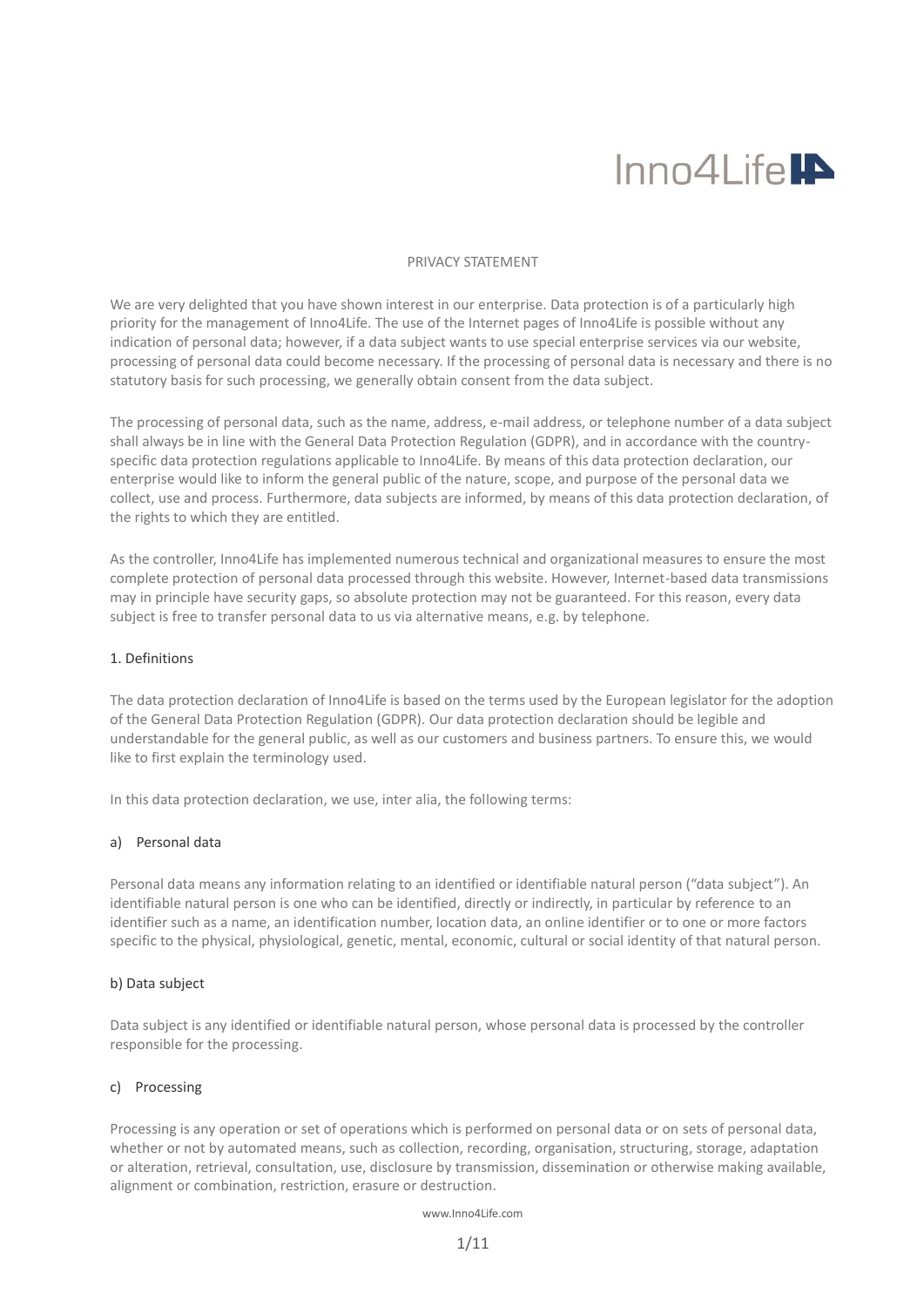#### d) Restriction of processing

Restriction of processing is the marking of stored personal data with the aim of limiting their processing in the future.

#### e) Profiling

Profiling means any form of automated processing of personal data consisting of the use of personal data to evaluate certain personal aspects relating to a natural person, in particular to analyse or predict aspects concerning that natural person's performance at work, economic situation, health, personal preferences, interests, reliability, behaviour, location or movements.

#### f) Pseudonymisation

Pseudonymisation is the processing of personal data in such a manner that the personal data can no longer be attributed to a specific data subject without the use of additional information, provided that such additional information is kept separately and is subject to technical and organisational measures to ensure that the personal data are not attributed to an identified or identifiable natural person.

#### g) Controller or controller responsible for the processing

Controller or controller responsible for the processing is the natural or legal person, public authority, agency or other body which, alone or jointly with others, determines the purposes and means of the processing of personal data; where the purposes and means of such processing are determined by Union or Member State law, the controller or the specific criteria for its nomination may be provided for by Union or Member State law.

#### h) Processor

Processor is a natural or legal person, public authority, agency or other body which processes personal data on behalf of the controller.

#### i) Recipient

Recipient is a natural or legal person, public authority, agency or another body, to which the personal data are disclosed, whether a third party or not. However, public authorities which may receive personal data in the framework of a particular inquiry in accordance with Union or Member State law shall not be regarded as recipients; the processing of those data by those public authorities shall be in compliance with the applicable data protection rules according to the purposes of the processing.

#### j) Third party

Third party is a natural or legal person, public authority, agency or body other than the data subject, controller, processor and persons who, under the direct authority of the controller or processor, are authorised to process personal data.

#### k) Consent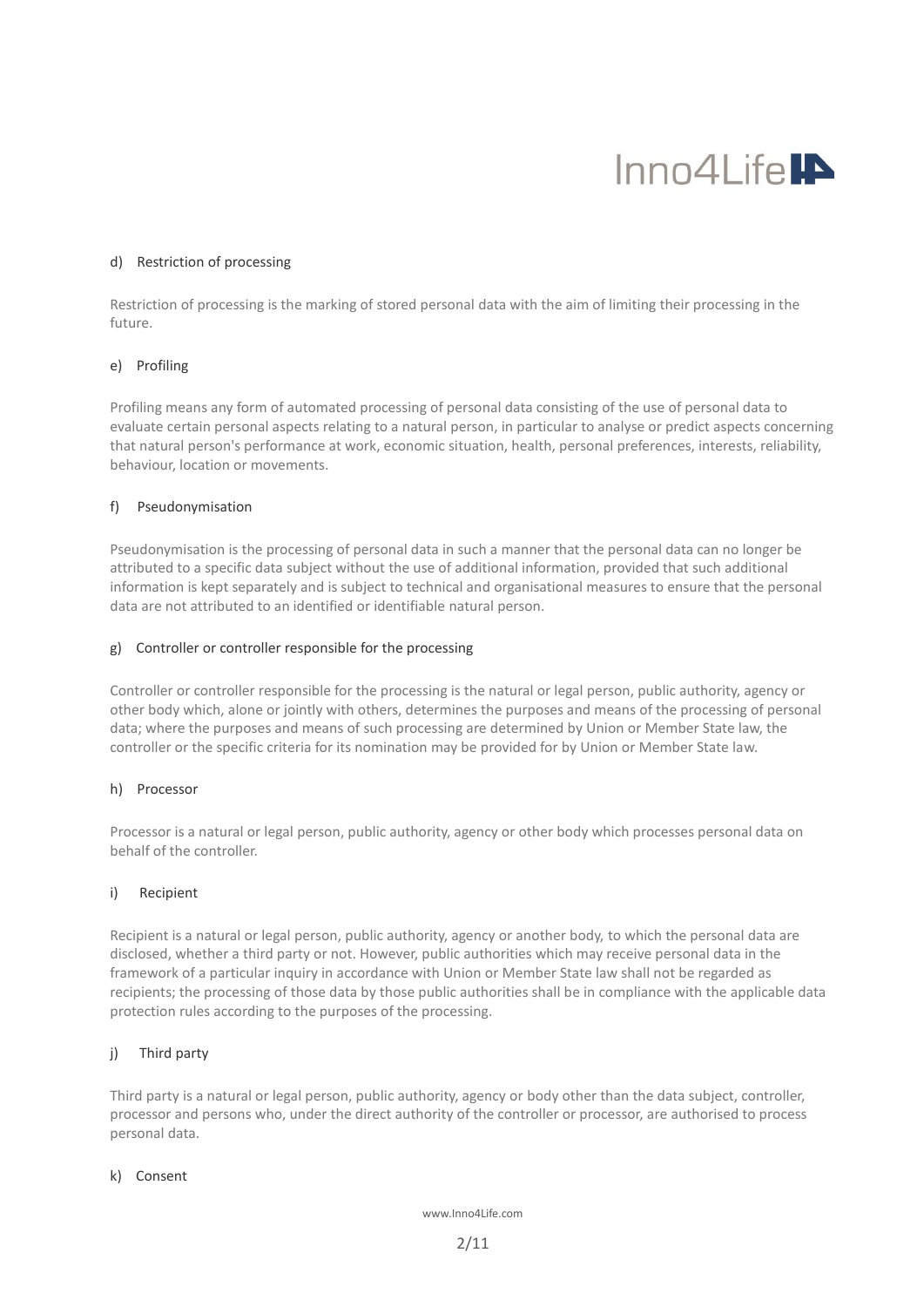Consent of the data subject is any freely given, specific, informed and unambiguous indication of the data subject's wishes by which he or she, by a statement or by a clear affirmative action, signifies agreement to the processing of personal data relating to him or her.

#### 2. Name and Address of the controller

Controller for the purposes of the General Data Protection Regulation (GDPR), other data protection laws applicable in Member states of the European Union and other provisions related to data protection is:

Inno4Life Minervum 7232 4817 ZJ Breda The Netherlands Phone: +31 76 30 200 23 Email: info@Inno4Life.com Website: [www.inno4life.com](http://www.inno4life.com/)

#### 3. Cookies

The Internet pages of Inno4Life and its subsidiaries use cookies. Cookies are text files that are stored in a computer system via an Internet browser.

Many Internet sites and servers use cookies. Many cookies contain a so-called cookie ID. A cookie ID is a unique identifier of the cookie. It consists of a character string through which Internet pages and servers can be assigned to the specific Internet browser in which the cookie was stored. This allows visited Internet sites and servers to differentiate the individual browser of the data subject from other Internet browsers that contain other cookies. A specific Internet browser can be recognized and identified using the unique cookie ID.

Through the use of cookies, Inno4Life and its subsidiaries can provide the users of this website with more userfriendly services that would not be possible without the cookie setting.

By means of a cookie, the information and offers on our website can be optimized with the user in mind. Cookies allow us, as previously mentioned, to recognize our website users. The purpose of this recognition is to make it easier for users to utilize our website. The website user that uses cookies, e.g. does not have to enter access data each time the website is accessed, because this is taken over by the website, and the cookie is thus stored on the user's computer system. Another example is the cookie of a shopping cart in an online shop. The online store remembers the articles that a customer has placed in the virtual shopping cart via a cookie.

The data subject may, at any time, prevent the setting of cookies through our website(s) by means of a corresponding setting of the Internet browser used, and may thus permanently deny the setting of cookies. Furthermore, already set cookies may be deleted at any time via an Internet browser or other software programs. This is possible in all popular Internet browsers. If the data subject deactivates the setting of cookies in the Internet browser used, not all functions of our website(s) may be entirely usable.

#### 4. Collection of general data and information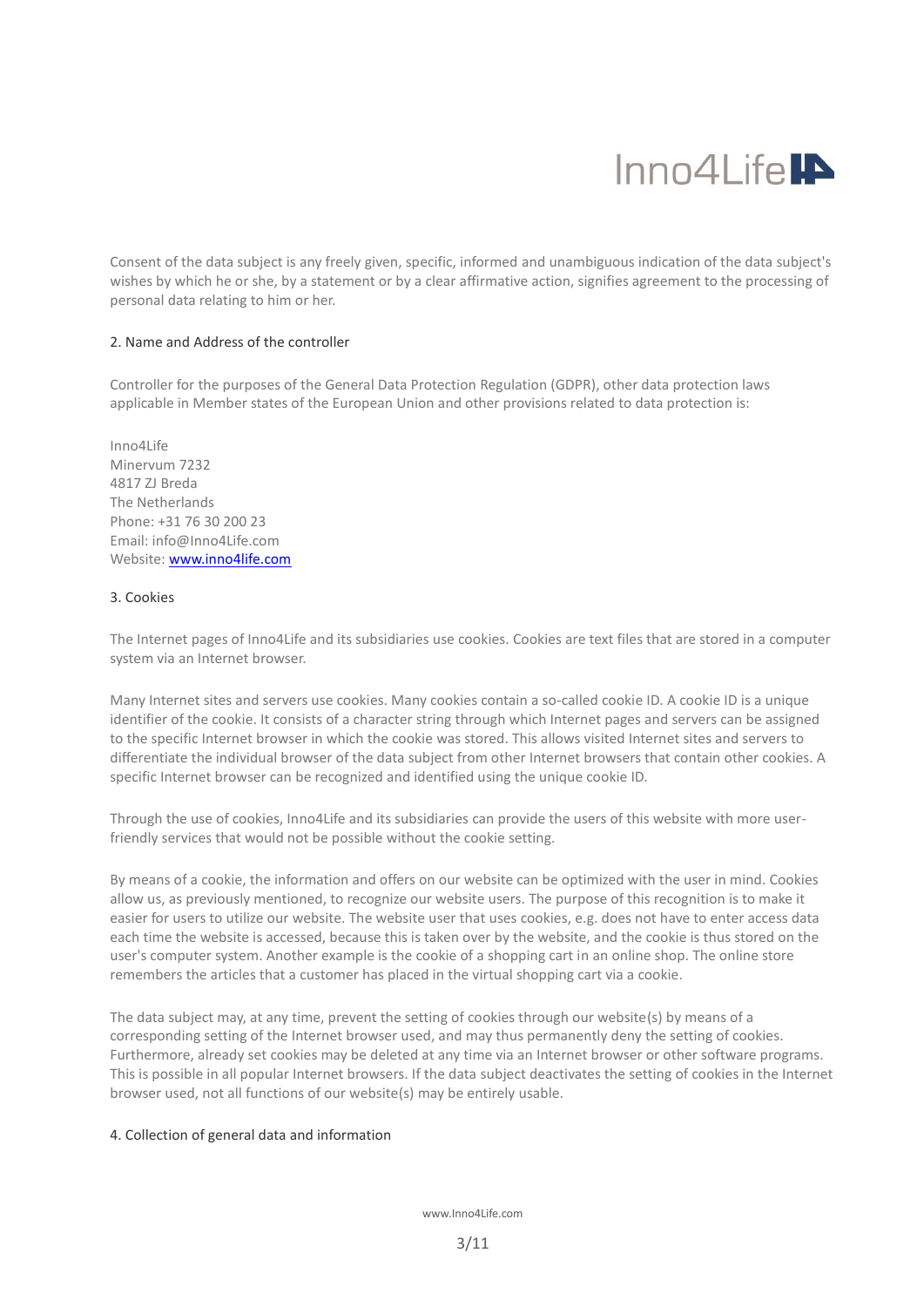The website(s) of Inno4Life and its subsidiaries collect a series of general data and information when a data subject or automated system calls up the website. This general data and information are stored in the server log files. Collected may be (1) the browser types and versions used, (2) the operating system used by the accessing system, (3) the website from which an accessing system reaches our website (so-called referrers), (4) the sub-websites, (5) the date and time of access to the Internet site, (6) an Internet protocol address (IP address), (7) the Internet service provider of the accessing system, and (8) any other similar data and information that may be used in the event of attacks on our information technology systems.

When using these general data and information, Inno4Life does not draw any conclusions about the data subject. Rather, this information is needed to (1) deliver the content of our website correctly, (2) optimize the content of our website as well as its advertisement, (3) ensure the long-term viability of our information technology systems and website technology, and (4) provide law enforcement authorities with the information necessary for criminal prosecution in case of a cyber-attack. Therefore, Inno4Life and its subsidiaries analyse anonymously collected data and information statistically, with the aim of increasing the data protection and data security of our enterprise, and to ensure an optimal level of protection for the personal data we process. The anonymous data of the server log files are stored separately from all personal data provided by a data subject.

### 5. Registration on our website

The data subject has the possibility to register on the website(s) of the controller with the indication of personal data. Which personal data are transmitted to the controller is determined by the respective input mask used for the registration. The personal data entered by the data subject are collected and stored exclusively for internal use by the controller, and for his own purposes. The controller may request transfer to one or more processors (e.g. a parcel service) that also uses personal data for an internal purpose which is attributable to the controller.

By registering on the website(s) of the controller, the IP address—assigned by the Internet service provider (ISP) and used by the data subject—date, and time of the registration are also stored. The storage of this data takes place against the background that this is the only way to prevent the misuse of our services, and, if necessary, to make it possible to investigate committed offenses. Insofar, the storage of this data is necessary to secure the controller. This data is not passed on to third parties unless there is a statutory obligation to pass on the data, or if the transfer serves the aim of criminal prosecution.

The registration of the data subject, with the voluntary indication of personal data, is intended to enable the controller to offer the data subject contents or services that may only be offered to registered users due to the nature of the matter in question. Registered persons are free to change the personal data specified during the registration at any time, or to have them completely deleted from the data stock of the controller.

The data controller shall, at any time, provide information upon request to each data subject as to what personal data are stored about the data subject. In addition, the data controller shall correct or erase personal data at the request or indication of the data subject, insofar as there are no statutory storage obligations. A Data Protection Officer particularly designated in this data protection declaration, as well as the entirety of the controller's employees are available to the data subject in this respect as contact persons.

#### 6. Subscription to our newsletters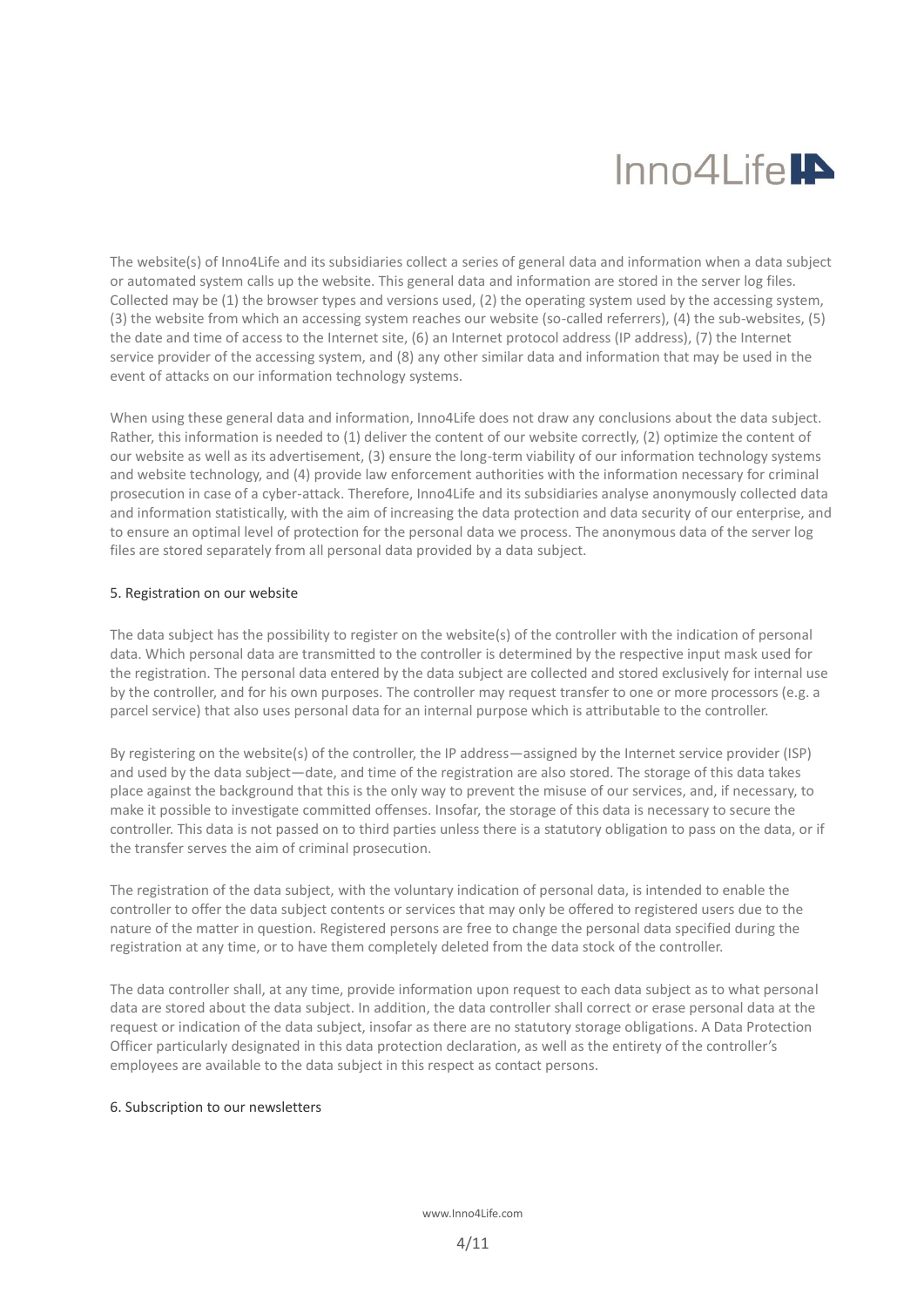On the website of Inno4Life and its subsidiaries, users are given the opportunity to subscribe to our enterprise's newsletter(s). The input mask used for this purpose determines what personal data are transmitted, as well as when the newsletter is ordered from the controller.

Inno4Life informs its customers and business partners regularly by means of a newsletter about enterprise offers. The enterprise's newsletter(s) may only be received by the data subject if (1) the data subject has a valid e-mail address and (2) the data subject registers for the newsletter shipping. A confirmation e-mail will be sent to the email address registered by a data subject for the first time for newsletter shipping, for legal reasons, in the double opt-in procedure. This confirmation e-mail is used to prove whether the owner of the e-mail address as the data subject is authorized to receive the newsletter.

During the registration for the newsletter, we also store the IP address of the computer system assigned by the Internet service provider (ISP) and used by the data subject at the time of the registration, as well as the date and time of the registration. The collection of this data is necessary in order to understand the (possible) misuse of the e-mail address of a data subject at a later date, and it therefore serves the aim of the legal protection of the controller.

The personal data collected as part of a registration for a newsletter will only be used to send our newsletter(s). In addition, subscribers to the newsletter(s) may be informed by e-mail, as long as this is necessary for the operation of the newsletter service or a registration in question, as this could be the case in the event of modifications to the newsletter offer, or in the event of a change in technical circumstances. There will be no transfer of personal data collected by the newsletter service to third parties. The subscription to our newsletter(s) may be terminated by the data subject at any time. The consent to the storage of personal data, which the data subject has given for shipping the newsletter(s), may be revoked at any time. For the purpose of revocation of consent, a corresponding link is found in each newsletter. It is also possible to unsubscribe from the newsletter(s) at any time directly on the website of the controller, or to communicate this to the controller in a different way.

## 7. Newsletter-Tracking

The newsletter(s) of Inno4Life and its subsidiaries contain so-called tracking pixels. A tracking pixel is a miniature graphic embedded in such e-mails, which are sent in HTML format to enable log file recording and analysis. This allows a statistical analysis of the success or failure of online marketing campaigns. Based on the embedded tracking pixel, Inno4Life and its subsidiaries may see if and when an e-mail was opened by a data subject, and which links in the e-mail were called up by data subjects.

Such personal data collected in the tracking pixels contained in the newsletters are stored and analysed by the controller in order to optimize the shipping of the newsletter, as well as to adapt the content of future newsletters even better to the interests of the data subject. These personal data will not be passed on to third parties. Data subjects are at any time entitled to revoke the respective separate declaration of consent issued by means of the double-opt-in procedure. After a revocation, these personal data will be deleted by the controller. Inno4Life automatically regards a withdrawal from the receipt of the newsletter as a revocation.

#### 8. Contact possibility via the website

The website of Inno4Life and its subsidiaries contain information that enables a quick electronic contact to our enterprise, as well as direct communication with us, which also includes a general address of the so-called electronic mail (e-mail address). If a data subject contacts the controller by e-mail or via a contact form, the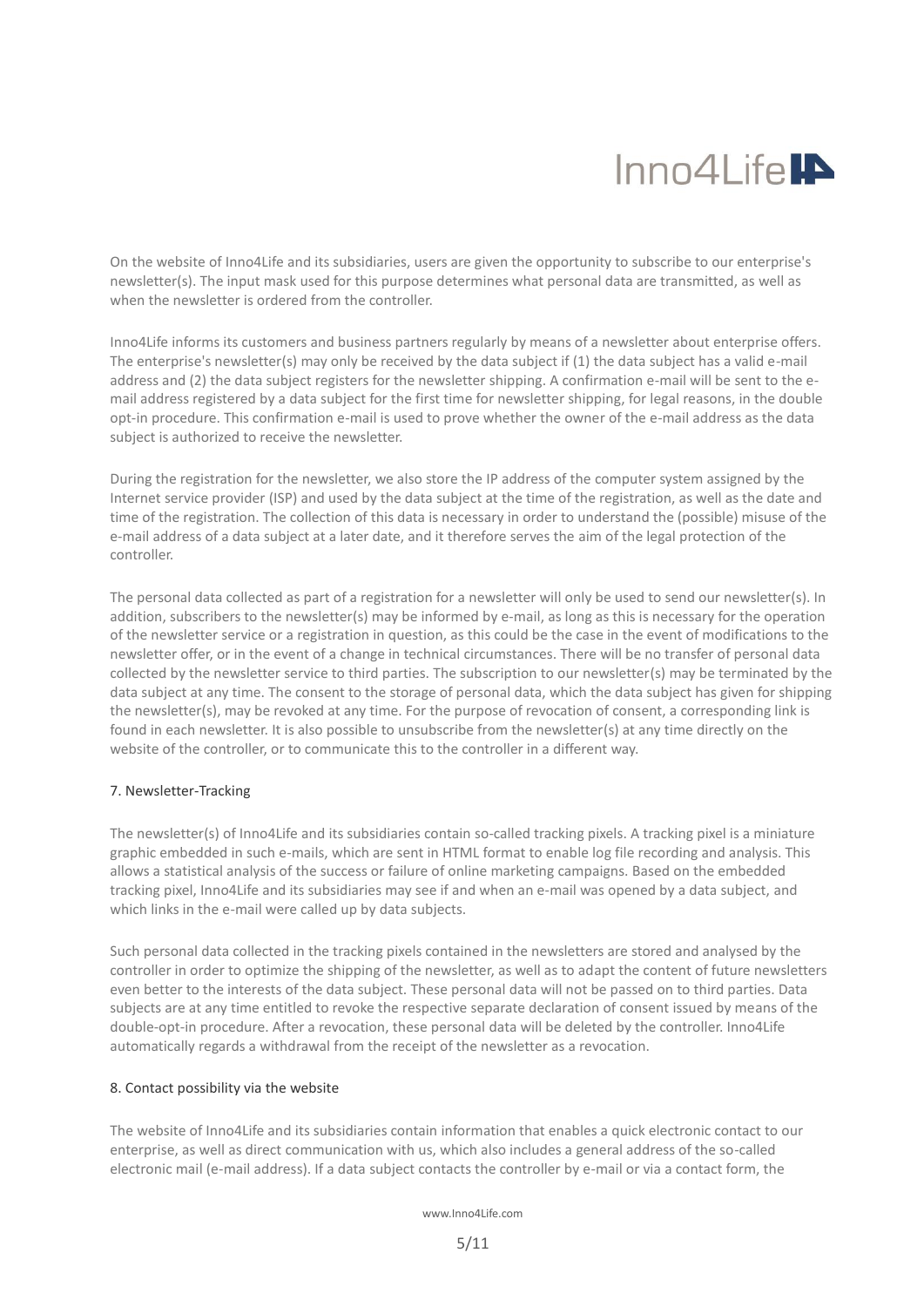personal data transmitted by the data subject are automatically stored. Such personal data transmitted on a voluntary basis by a data subject to the data controller are stored for the purpose of processing or contacting the data subject. There is no transfer of this personal data to third parties.

#### 9. Subscription to comments in blog(s) on the website(s)

The comments made in the blog of Inno4Life and its subsidiaries may be subscribed to by third parties. In particular, there is the possibility that a commenter subscribes to the comments following his comments on a particular blog post.

If a data subject decides to subscribe to the option, the controller will send an automatic confirmation e-mail to check the double opt-in procedure as to whether the owner of the specified e-mail address decided in favour of this option. The option to subscribe to comments may be terminated at any time.

#### 10. Routine erasure and blocking of personal data

The data controller shall process and store the personal data of the data subject only for the period necessary to achieve the purpose of storage, or as far as this is granted by the European legislator or other legislators in laws or regulations to which the controller is subject to.

If the storage purpose is not applicable, or if a storage period prescribed by the European legislator or another competent legislator expires, the personal data are routinely blocked or erased in accordance with legal requirements.

#### 11. Rights of the data subject

#### a) Right of confirmation

Each data subject shall have the right granted by the European legislator to obtain from the controller the confirmation as to whether or not personal data concerning him or her are being processed. If a data subject wishes to avail himself of this right of confirmation, he or she may, at any time, contact our Data Protection Officer or another employee of the controller.

#### b) Right of access

Each data subject shall have the right granted by the European legislator to obtain from the controller free information about his or her personal data stored at any time and a copy of this information. Furthermore, the European directives and regulations grant the data subject access to the following information:

- o the purposes of the processing;
- o the categories of personal data concerned;
- $\circ$  the recipients or categories of recipients to whom the personal data have been or will be disclosed, in particular recipients in third countries or international organisations;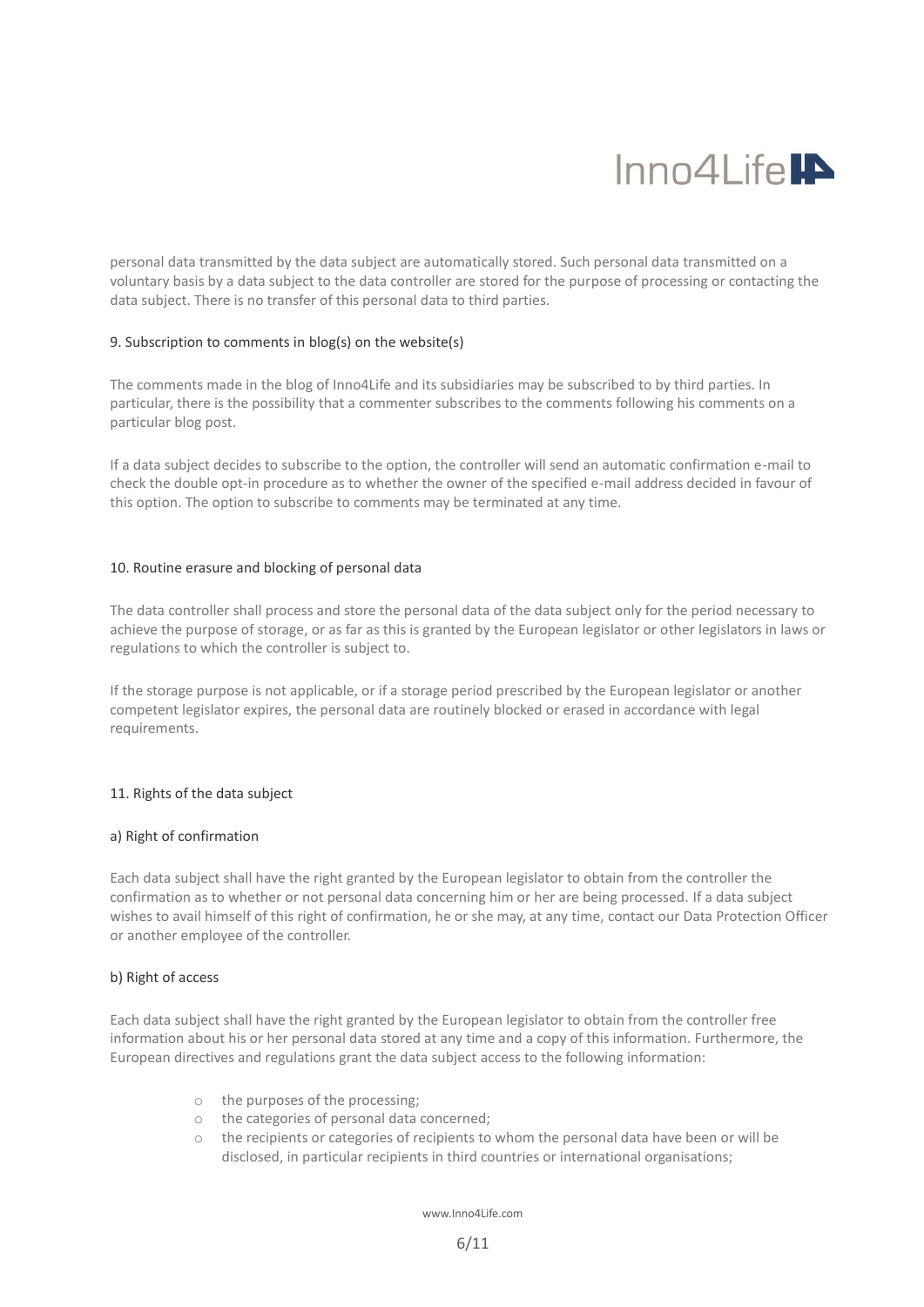- o where possible, the envisaged period for which the personal data will be stored, or, if not possible, the criteria used to determine that period;
- o the existence of the right to request from the controller rectification or erasure of personal data, or restriction of processing of personal data concerning the data subject, or to object to such processing;
- o the existence of the right to lodge a complaint with a supervisory authority;
- o where the personal data are not collected from the data subject, any available information as to their source;
- o the existence of automated decision-making, including profiling, referred to in Article 22(1) and (4) of the GDPR and, at least in those cases, meaningful information about the logic involved, as well as the significance and envisaged consequences of such processing for the data subject.

Furthermore, the data subject shall have a right to obtain information as to whether personal data are transferred to a third country or to an international organisation. Where this is the case, the data subject shall have the right to be informed of the appropriate safeguards relating to the transfer.

If a data subject wishes to avail himself of this right of access, he or she may at any time contact our Data Protection Officer or another employee of the controller.

## c) Right to rectification

Each data subject shall have the right granted by the European legislator to obtain from the controller without undue delay the rectification of inaccurate personal data concerning him or her. Taking into account the purposes of the processing, the data subject shall have the right to have incomplete personal data completed, including by means of providing a supplementary statement.

If a data subject wishes to exercise this right to rectification, he or she may, at any time, contact our Data Protection Officer or another employee of the controller.

## d) Right to erasure (Right to be forgotten)

Each data subject shall have the right granted by the European legislator to obtain from the controller the erasure of personal data concerning him or her without undue delay, and the controller shall have the obligation to erase personal data without undue delay where one of the following grounds applies, as long as the processing is not necessary:

- o The personal data are no longer necessary in relation to the purposes for which they were collected or otherwise processed.
- $\circ$  The data subject withdraws consent to which the processing is based according to point (a) of Article 6(1) of the GDPR, or point (a) of Article 9(2) of the GDPR, and where there is no other legal ground for the processing.
- $\circ$  The data subject objects to the processing pursuant to Article 21(1) of the GDPR and there are no overriding legitimate grounds for the processing, or the data subject objects to the processing pursuant to Article 21(2) of the GDPR.
- o The personal data have been unlawfully processed.
- o The personal data must be erased for compliance with a legal obligation in Union or Member State law to which the controller is subject.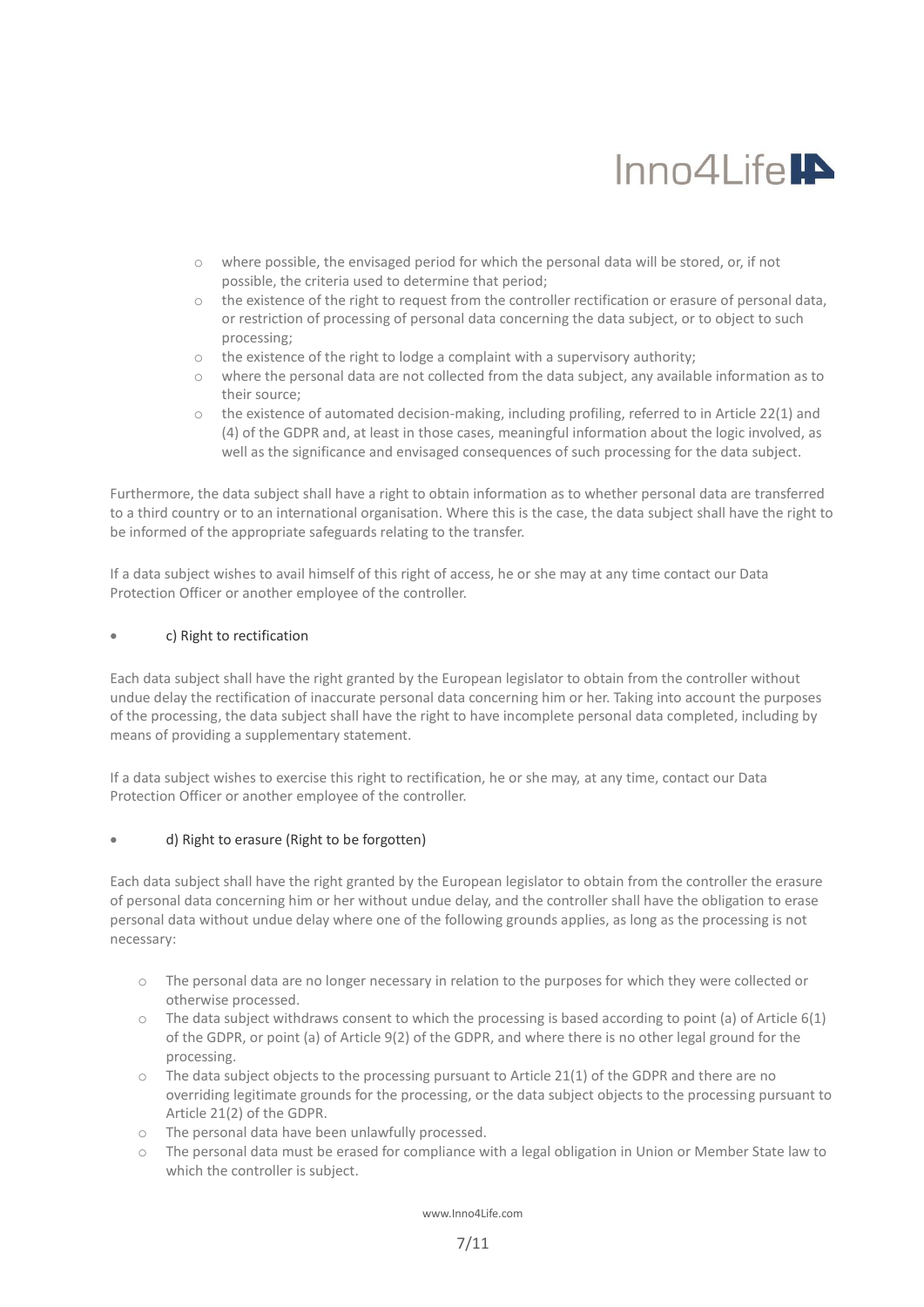o The personal data have been collected in relation to the offer of information society services referred to in Article 8(1) of the GDPR.

If one of the aforementioned reasons applies, and a data subject wishes to request the erasure of personal data stored by Inno4Life and its subsidiaries, he or she may at any time contact our Data Protection Officer or another employee of the controller. The Data Protection Officer of Inno4Life or another employee shall promptly ensure that the erasure request is complied with immediately.

Where the controller has made personal data public and is obliged pursuant to Article 17(1) to erase the personal data, the controller, taking account of available technology and the cost of implementation, shall take reasonable steps, including technical measures, to inform other controllers processing the personal data that the data subject has requested erasure by such controllers of any links to, or copy or replication of, those personal data, as far as processing is not required. The Data Protection Officer of Inno4Life or another employee will arrange the necessary measures in individual cases.

### e) Right of restriction of processing

Each data subject shall have the right granted by the European legislator to obtain from the controller restriction of processing where one of the following applies:

- o The accuracy of the personal data is contested by the data subject, for a period enabling the controller to verify the accuracy of the personal data.
- $\circ$  The processing is unlawful and the data subject opposes the erasure of the personal data and requests instead the restriction of their use instead.
- o The controller no longer needs the personal data for the purposes of the processing, but they are required by the data subject for the establishment, exercise or defence of legal claims.
- $\circ$  The data subject has objected to processing pursuant to Article 21(1) of the GDPR pending the verification whether the legitimate grounds of the controller override those of the data subject.

If one of the aforementioned conditions is met, and a data subject wishes to request the restriction of the processing of personal data stored by Inno4Life and/or its subsidiaries, he or she may at any time contact our Data Protection Officer or another employee of the controller. The Data Protection Officer of Inno4Life or another employee will arrange the restriction of the processing.

## f) Right to data portability

Each data subject shall have the right granted by the European legislator, to receive the personal data concerning him or her, which was provided to a controller, in a structured, commonly used and machine-readable format. He or she shall have the right to transmit those data to another controller without hindrance from the controller to which the personal data have been provided, as long as the processing is based on consent pursuant to point (a) of Article 6(1) of the GDPR or point (a) of Article 9(2) of the GDPR, or on a contract pursuant to point (b) of Article 6(1) of the GDPR, and the processing is carried out by automated means, as long as the processing is not necessary for the performance of a task carried out in the public interest or in the exercise of official authority vested in the controller.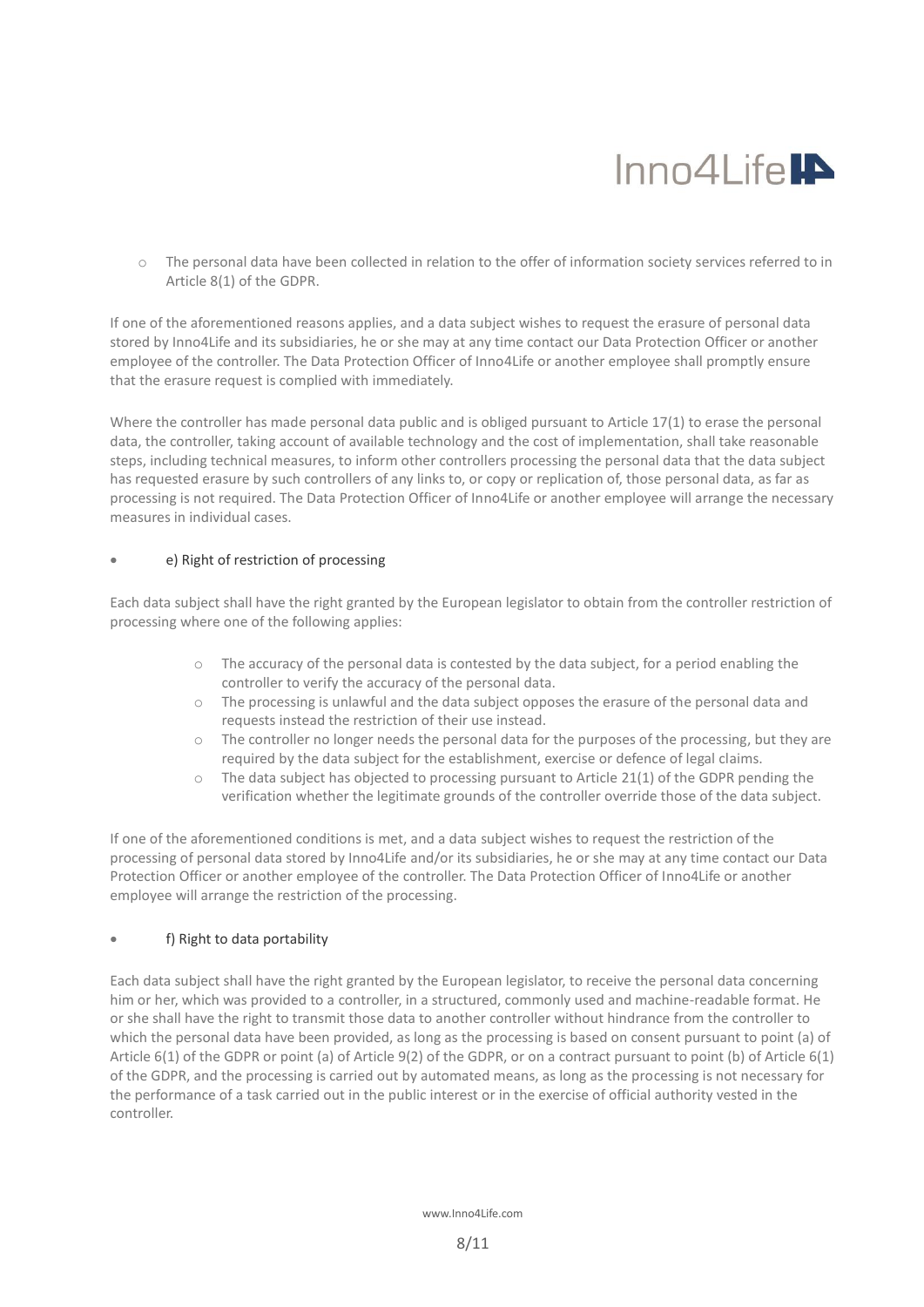Furthermore, in exercising his or her right to data portability pursuant to Article 20(1) of the GDPR, the data subject shall have the right to have personal data transmitted directly from one controller to another, where technically feasible and when doing so does not adversely affect the rights and freedoms of others.

In order to assert the right to data portability, the data subject may at any time contact the Data Protection Officer designated by Inno4Life or another employee.

### g) Right to object

Each data subject shall have the right granted by the European legislator to object, on grounds relating to his or her particular situation, at any time, to processing of personal data concerning him or her, which is based on point (e) or (f) of Article 6(1) of the GDPR. This also applies to profiling based on these provisions.

Inno4Life or its subsidiaries shall no longer process the personal data in the event of the objection, unless we can demonstrate compelling legitimate grounds for the processing which override the interests, rights and freedoms of the data subject, or for the establishment, exercise or defence of legal claims.

If Inno4Life processes personal data for direct marketing purposes, the data subject shall have the right to object at any time to processing of personal data concerning him or her for such marketing. This applies to profiling to the extent that it is related to such direct marketing. If the data subject objects to Inno4Life and its subsidiaries to the processing for direct marketing purposes, Inno4Life and its subsidiaries will no longer process the personal data for these purposes.

In addition, the data subject has the right, on grounds relating to his or her particular situation, to object to processing of personal data concerning him or her by Inno4Life and its subsidiaries for scientific or historical research purposes, or for statistical purposes pursuant to Article 89(1) of the GDPR, unless the processing is necessary for the performance of a task carried out for reasons of public interest.

In order to exercise the right to object, the data subject may directly contact the Data Protection Officer of Inno4Life or another employee. In addition, the data subject is free in the context of the use of information society services, and notwithstanding Directive 2002/58/EC, to use his or her right to object by automated means using technical specifications.

#### h) Automated individual decision-making, including profiling

Each data subject shall have the right granted by the European legislator not to be subject to a decision based solely on automated processing, including profiling, which produces legal effects concerning him or her, or similarly significantly affects him or her, as long as the decision (1) is not is necessary for entering into, or the performance of, a contract between the data subject and a data controller, or (2) is not authorised by Union or Member State law to which the controller is subject and which also lays down suitable measures to safeguard the data subject's rights and freedoms and legitimate interests, or (3) is not based on the data subject's explicit consent.

If the decision (1) is necessary for entering into, or the performance of, a contract between the data subject and a data controller, or (2) it is based on the data subject's explicit consent, Inno4Life and its subsidiaries shall implement suitable measures to safeguard the data subject's rights and freedoms and legitimate interests, at least the right to obtain human intervention on the part of the controller, to express his or her point of view and contest the decision.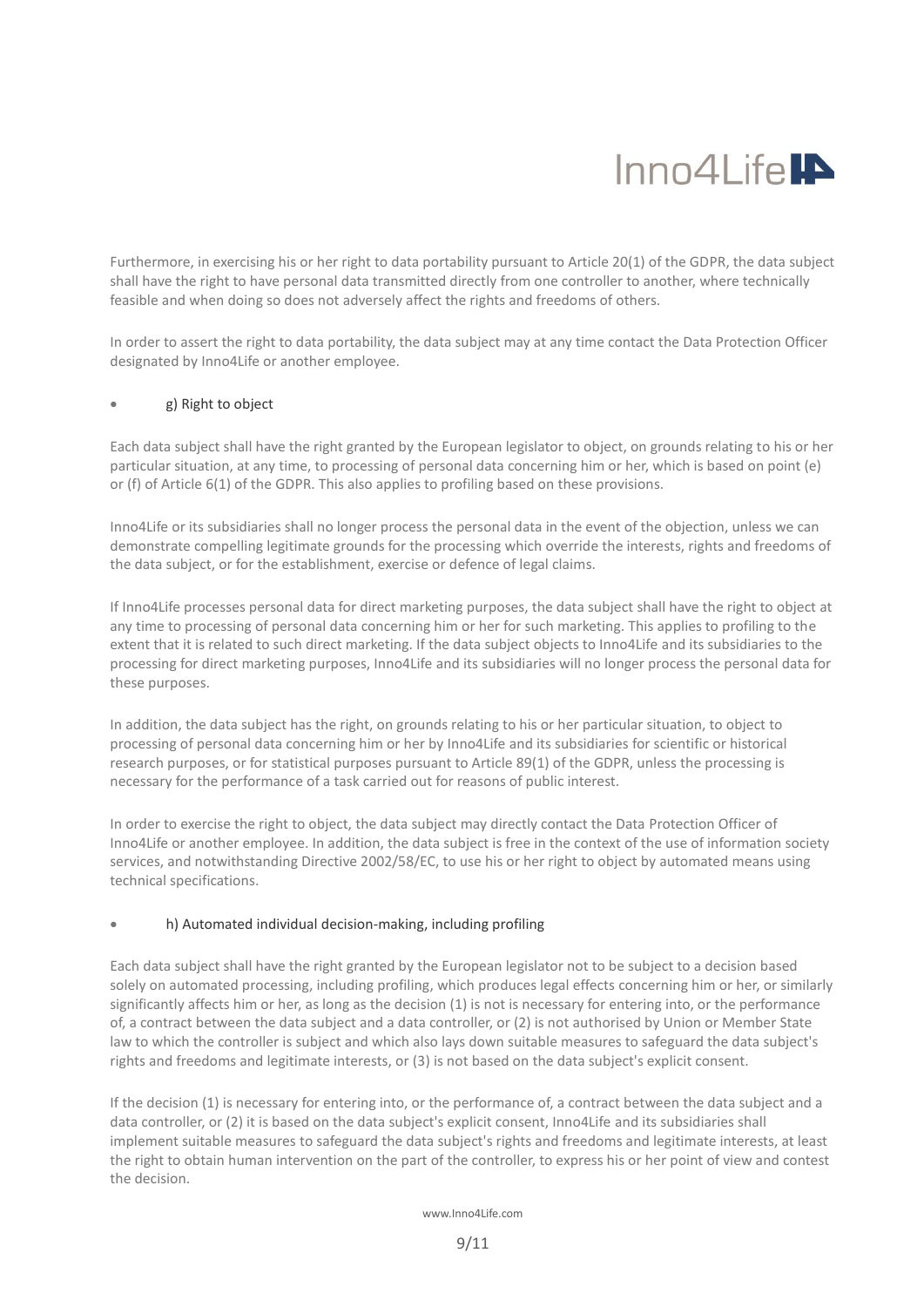If the data subject wishes to exercise the rights concerning automated individual decision-making, he or she may at any time directly contact our Data Protection Officer of Inno4Life or another employee of the controller.

#### i) Right to withdraw data protection consent

Each data subject shall have the right granted by the European legislator to withdraw his or her consent to processing of his or her personal data at any time.

If the data subject wishes to exercise the right to withdraw the consent, he or she may at any time directly contact our Data Protection Officer of Inno4Life or another employee of the controller.

#### 12. Data protection for applications and the application procedures

The data controller shall collect and process the personal data of applicants for the purpose of the processing of the application procedure. The processing may also be carried out electronically. This is the case, in particular, if an applicant submits corresponding application documents by e-mail or by means of a web form on the website to the controller. If the data controller concludes an employment contract with an applicant, the submitted data will be stored for the purpose of processing the employment relationship in compliance with legal requirements. If no employment contract is concluded with the applicant by the controller, the application documents shall be automatically erased two months after notification of the refusal decision, provided that no other legitimate interests of the controller are opposed to the erasure. Other legitimate interest in this relation is, e.g. a burden of proof in a procedure under the General Equal Treatment Act (AGG).

#### 13. Legal basis for the processing

Art. 6(1) lit. a GDPR serves as the legal basis for processing operations for which we obtain consent for a specific processing purpose. If the processing of personal data is necessary for the performance of a contract to which the data subject is party, as is the case, for example, when processing operations are necessary for the supply of goods or to provide any other service, the processing is based on Article 6(1) lit. b GDPR. The same applies to such processing operations which are necessary for carrying out pre-contractual measures, for example in the case of inquiries concerning our products or services. Is our company subject to a legal obligation by which processing of personal data is required, such as for the fulfilment of tax obligations, the processing is based on Art. 6(1) lit. c GDPR. In rare cases, the processing of personal data may be necessary to protect the vital interests of the data subject or of another natural person. This would be the case, for example, if a visitor were injured in our company and his name, age, health insurance data or other vital information would have to be passed on to a doctor, hospital or other third party. Then the processing would be based on Art. 6(1) lit. d GDPR. Finally, processing operations could be based on Article 6(1) lit. f GDPR. This legal basis is used for processing operations which are not covered by any of the abovementioned legal grounds, if processing is necessary for the purposes of the legitimate interests pursued by our company or by a third party, except where such interests are overridden by the interests or fundamental rights and freedoms of the data subject which require protection of personal data. Such processing operations are particularly permissible because they have been specifically mentioned by the European legislator. He considered that a legitimate interest could be assumed if the data subject is a client of the controller (Recital 47 Sentence 2 GDPR).

#### 14. The legitimate interests pursued by the controller or by a third party